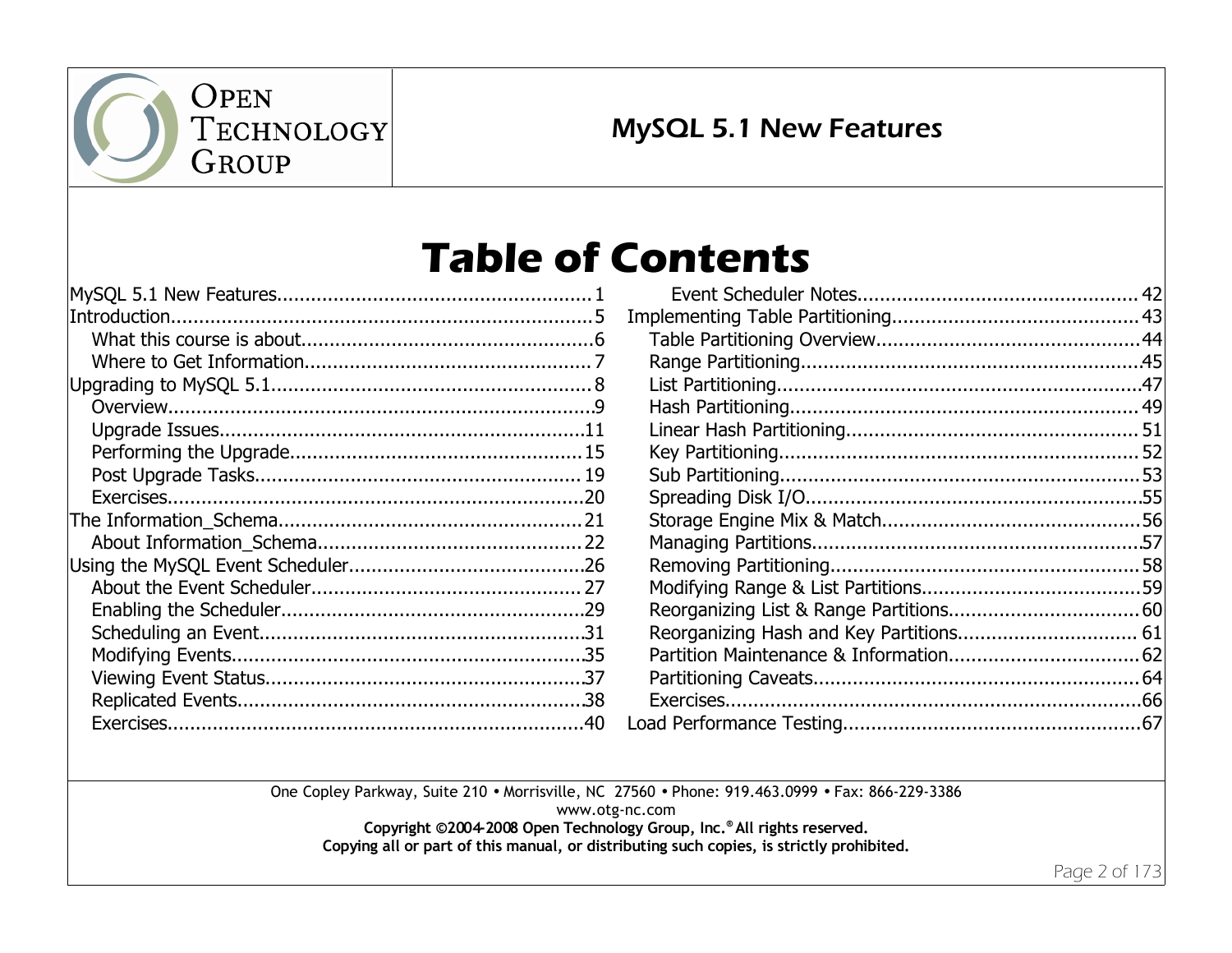

TECHNOLOGY GROUP

## MySQL 5.1 New Features

| InnoDB Compressed Row Format122   |  |
|-----------------------------------|--|
|                                   |  |
|                                   |  |
|                                   |  |
|                                   |  |
| MyISAM Storage Engine Features131 |  |
|                                   |  |
|                                   |  |
|                                   |  |
|                                   |  |
|                                   |  |
|                                   |  |
|                                   |  |
|                                   |  |
|                                   |  |
|                                   |  |
|                                   |  |
|                                   |  |

One Copley Parkway, Suite 210 • Morrisville, NC 27560 • Phone: 919.463.0999 • Fax: 866-229-3386

www.otg-nc.com

**Copyright ©2004-2008 Open Technology Group, Inc. ® All rights reserved.**

**Copying all or part of this manual, or distributing such copies, is strictly prohibited.**